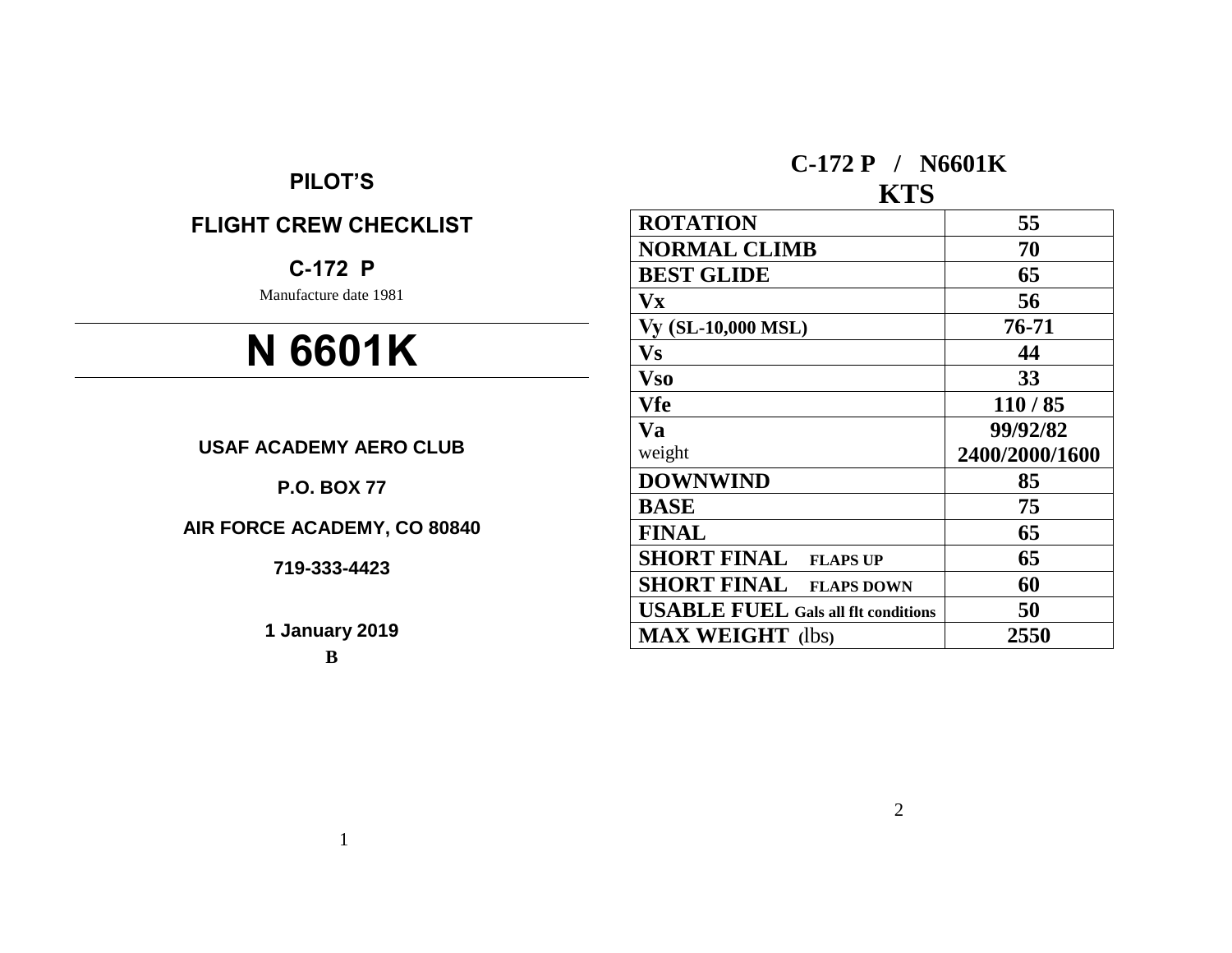## **INTERIOR INSPECTION**

| 2. Hobbs & Engine Tach readings ------------------ VERIFY         |  |
|-------------------------------------------------------------------|--|
| 3. Required Documents ----------------------------- ON BOARD      |  |
| 4. CO Detector Exp. Date & Color ------------------- CHECK        |  |
| 5. Avionics Master Switch ----------------------------------- OFF |  |
|                                                                   |  |
|                                                                   |  |
|                                                                   |  |
| 9. Control Wheel Lock ------------------------------- REMOVE      |  |
|                                                                   |  |
|                                                                   |  |
|                                                                   |  |
|                                                                   |  |
| 14. Avionics Cooling Fan ----------------- CHECK AUDIBLY          |  |
|                                                                   |  |
|                                                                   |  |
| 17. Landing Light ------------------------- CHECK, THEN OFF       |  |
| 18. Pitot Heat ------------------------------- CHECK, THEN OFF    |  |
| 19. Nav/Beacon/Strobe Lights --------- CHECK, THEN OFF            |  |
|                                                                   |  |
|                                                                   |  |
| 22. Alternate Static Air ------------------- CHECK, THEN OFF      |  |
| 23. Elevator Trim ------------------------ SET FOR TAKE OFF       |  |
|                                                                   |  |
|                                                                   |  |

## **EXTERIOR INSPECTION**

## **LEFT SIDE**

| 2. Baggage Door ------------------------ CLOSED & LOCKED    |  |
|-------------------------------------------------------------|--|
|                                                             |  |
| 4. Left Fuselage & Bottom ----------------------- CONDITION |  |

## **EMPENNAGE**

## **LEFT SIDE**

| 1. Vertical Stabilizer ----------------------------- CONDITION    |  |
|-------------------------------------------------------------------|--|
| 2. Horizontal Stabilizer --------------------------CONDITION      |  |
|                                                                   |  |
| • Movement & Stops ---------------------------- CHECK             |  |
| • Security (cable & hinges) --------------------- CHECK           |  |
|                                                                   |  |
| 5. VOR & ADF Antenna ------------------------ CONDITION           |  |
|                                                                   |  |
| • Movement & Stops ------------------------------- CHECK          |  |
| • Security (cable & hinges) ----------------------- CHECK         |  |
| <b>7. Tie Down ----------------------------------- DISCONNECT</b> |  |

## **RIGHT SIDE**

| • Movement & Stops -------------------------------- CHECK       |  |
|-----------------------------------------------------------------|--|
| • Security (cable & hinge) --------------------------- CHECK    |  |
| • Trim Tab (alignment) --------------------------- CHECK        |  |
| 9. Vertical Stabilizer ------------------------------ CONDITION |  |
| 10. Horizontal Stabilizer -------------------------- CONDITION  |  |
|                                                                 |  |

## **RIGHT MAIN LANDING GEAR**

| 3. Tire Condition & Inflation ------------------------- CHECK |  |
|---------------------------------------------------------------|--|
| 4. Wheel Hub Nut & Pin ------------------------------ CHECK   |  |
|                                                               |  |

3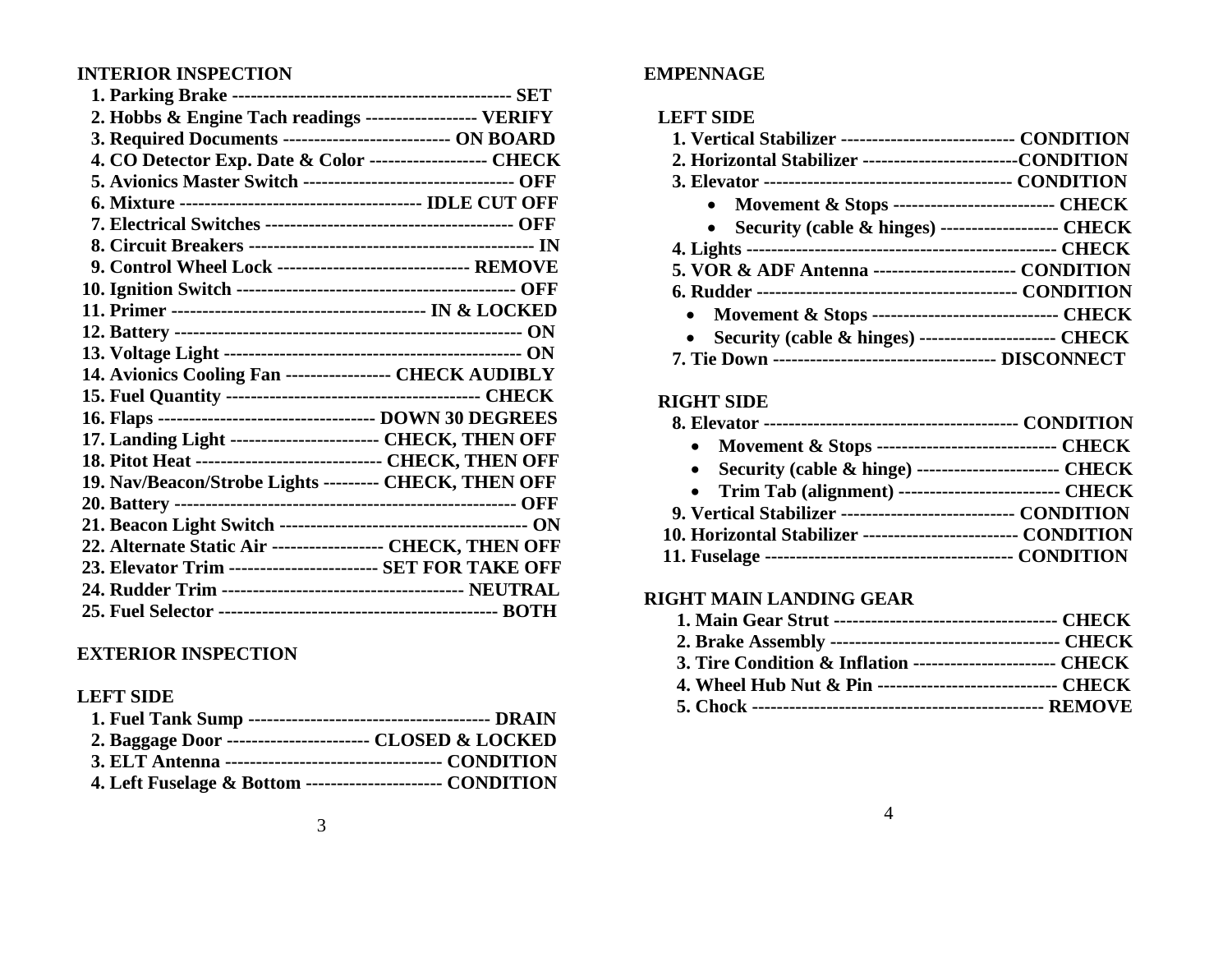## **RIGHT WING**

| 2. Flap ------------------------- CONDITION & MOVEMEN       |
|-------------------------------------------------------------|
| Tracks & Roller------------------------ CONDITION           |
| <b>Control Rod --------------------------------- SECURE</b> |
| 3. Aileron -------------------- CONDITION & MOVEMENT        |
| • Hinges & Control Rod --------------------- SECURE         |
| 4. Left Wing Tip & Lights ---------------------- CONDITION  |
|                                                             |
| 6. Under Surface of Wing & Strut ----------- CONDITION      |
|                                                             |
| 8. Fuel Quantity ------------------------- CHECK VISUALLY   |
|                                                             |
| 10. Top of Wing & Antennas ------------------- CONDITION    |
|                                                             |

# **NOSE**

| 1. Windshield ------------------------ CONDITION & CLEAR        |
|-----------------------------------------------------------------|
|                                                                 |
|                                                                 |
|                                                                 |
| 5. Fuel Strainer Knob -------------------- PULL 4 SECONDS       |
|                                                                 |
| 7. Spinner & Propeller ---------------------------- CONDITION   |
| 8. Engine Cooling Air Inlets --------------------------- CLEAR  |
|                                                                 |
| 10. Landing Light --------------------------------- CONDITION   |
| 11. Carburetor Air Filter ------------------------ CONDITION    |
| 12. Nose Gear Strut -------------------------------EXTENTION 3" |
| • Steering Rods --------------------------------- SECURE        |
| Shimmy Dampener -------------------- CONDITION                  |
| 13. Tire Inflation & Condition ------------------------- CHECK  |
|                                                                 |
|                                                                 |
|                                                                 |

## **LEFT WING**

| 1. Fuel Quantity --------------------------- CHECK VISUALLY       |
|-------------------------------------------------------------------|
|                                                                   |
| 3. Top of Wing & Antennas ------------------------ CONDITION      |
|                                                                   |
|                                                                   |
|                                                                   |
| 7. Stall Warning Horn Vent -------------------------------- CLEAR |
|                                                                   |
| 9. Under Surface of Wing & Strut --------------- CONDITION        |
| 10. Wing Leading Edge ------------------------------- CONDITION   |
|                                                                   |
| 13. Aileron ------------------------ CONDITION & MOVEMENT         |
| • hinges & control rod ---------------------------- SECURE        |
| 14. Flap --------------------------------- CONDITION & SECURE     |
| track & roller ------------------------------- CONDITION          |
|                                                                   |

## **LEFT MAIN LANDING GEAR**

| 3. Tire Inflation & Condition ------------------------------ CHECK |  |
|--------------------------------------------------------------------|--|
| 4. Wheel Hub Nut & Pin ---------------------------------- CHECK    |  |
|                                                                    |  |
| 6. Aircraft ---------------------------- ROLL FORWARD 1 FOOT       |  |
|                                                                    |  |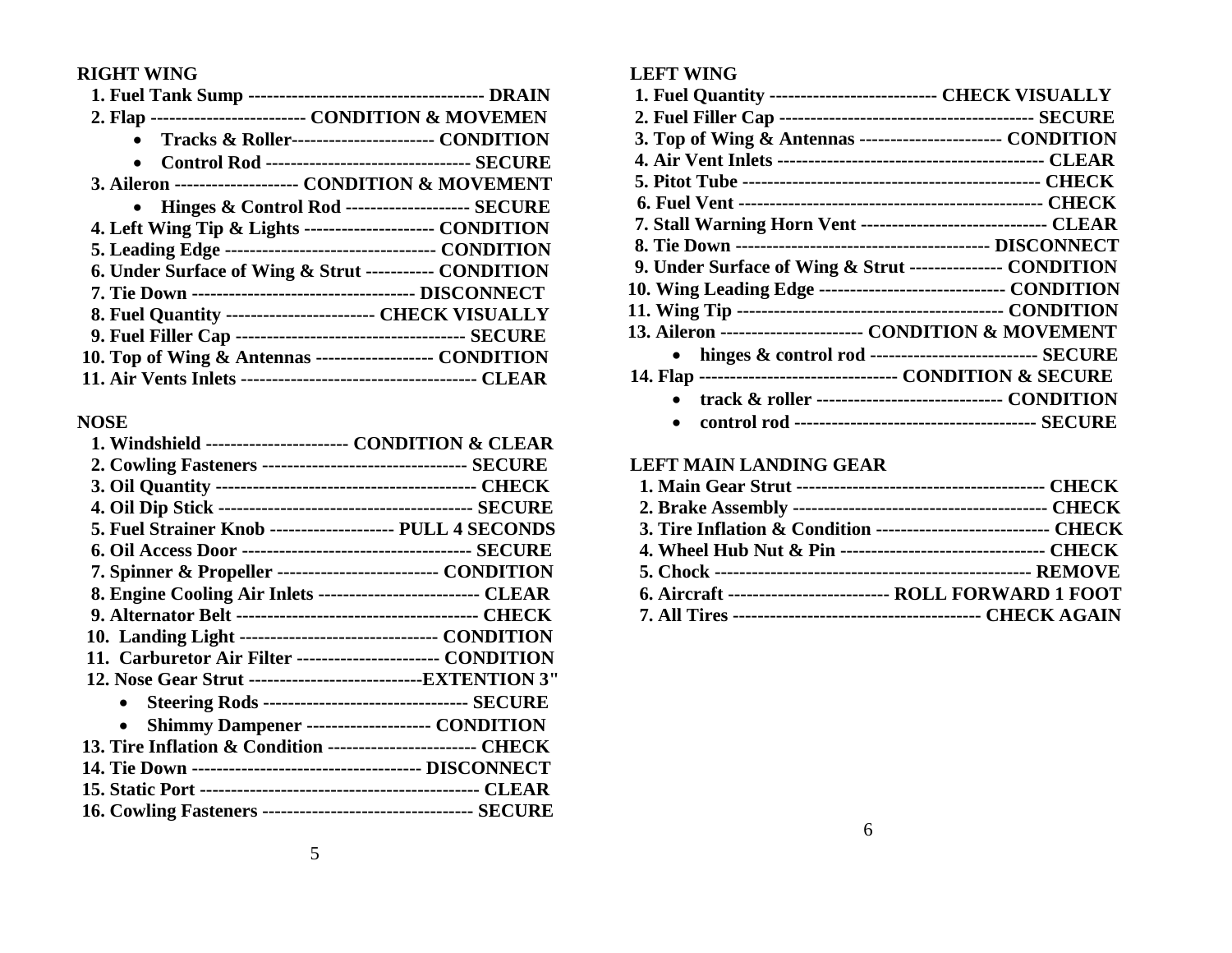## **PASSENGER BRIEFING**

- **1. Use of Seat Belt & Shoulder Harness**
- **2. Operation of Fresh Air Vents**
- **3. Latching of Doors & Windows**
- **4. Location of Exits**
- **5. Location of Survival Equipment**
- **6. Emergency Procedures**

## **BEFORE STARTING ENGINE**

| 1. Seats & Seat Belts ------------------- ADJUST & SECURE  |  |
|------------------------------------------------------------|--|
| 2. Flight Controls ------------------------ FREE & CORRECT |  |
|                                                            |  |

## **NORMAL START**

| 2. Throttle ---------------- PUMP ONCE, THEN OPEN 1/8"                                 |
|----------------------------------------------------------------------------------------|
|                                                                                        |
|                                                                                        |
|                                                                                        |
|                                                                                        |
|                                                                                        |
| release when engine starts<br>if engine fails to start within 10 blades, stop cranking |
| and allow starter to cool for 2 minutes.                                               |
|                                                                                        |
| 2. Throttle ------------ ----------------- Pump Once, OPEN 1"                          |
|                                                                                        |
|                                                                                        |
|                                                                                        |
|                                                                                        |
|                                                                                        |

| 9. Oil Pressure / Suction --------------------------------- CHECK |  |
|-------------------------------------------------------------------|--|
| 10. Ammeter / Voltage Light ------------------- CHECK / OUT       |  |

## **AFTER ENGINE START**

| 5. Mixture ------------------------- LEAN 1" (above 3000' MSL) |
|----------------------------------------------------------------|
|                                                                |
|                                                                |
| 8. ATIS / ASOS ---------------- WEATHER/RUNWAY INFO            |

## **TAXI**

| 1. Obtain Taxi Clearance or announce on CTAF               |
|------------------------------------------------------------|
|                                                            |
| 3. Control Surfaces --------- (according to wind) POSITION |
|                                                            |

## **RUN UP**

| 3. Mixture -------------------------- LEAN FOR MAX POWER        |
|-----------------------------------------------------------------|
| Above 3000' MSL                                                 |
| 4. Suction / Engine Instrument -------------------------- CHECK |
|                                                                 |
| • Alternator OFF                                                |
| <b>Check ammeter discharge, Voltage Light ON</b>                |
| <b>Alternator ON</b>                                            |
| Check ammeter charge, Voltage Light OUT                         |
|                                                                 |
|                                                                 |
| Check right first, 125 max drop / 50 max diff.                  |
| 8. Throttle ---------------- IDLE CHECK, THEN 1000RPM           |
| smooth engine-e operation                                       |
| idle rpm                                                        |

**oil pressure**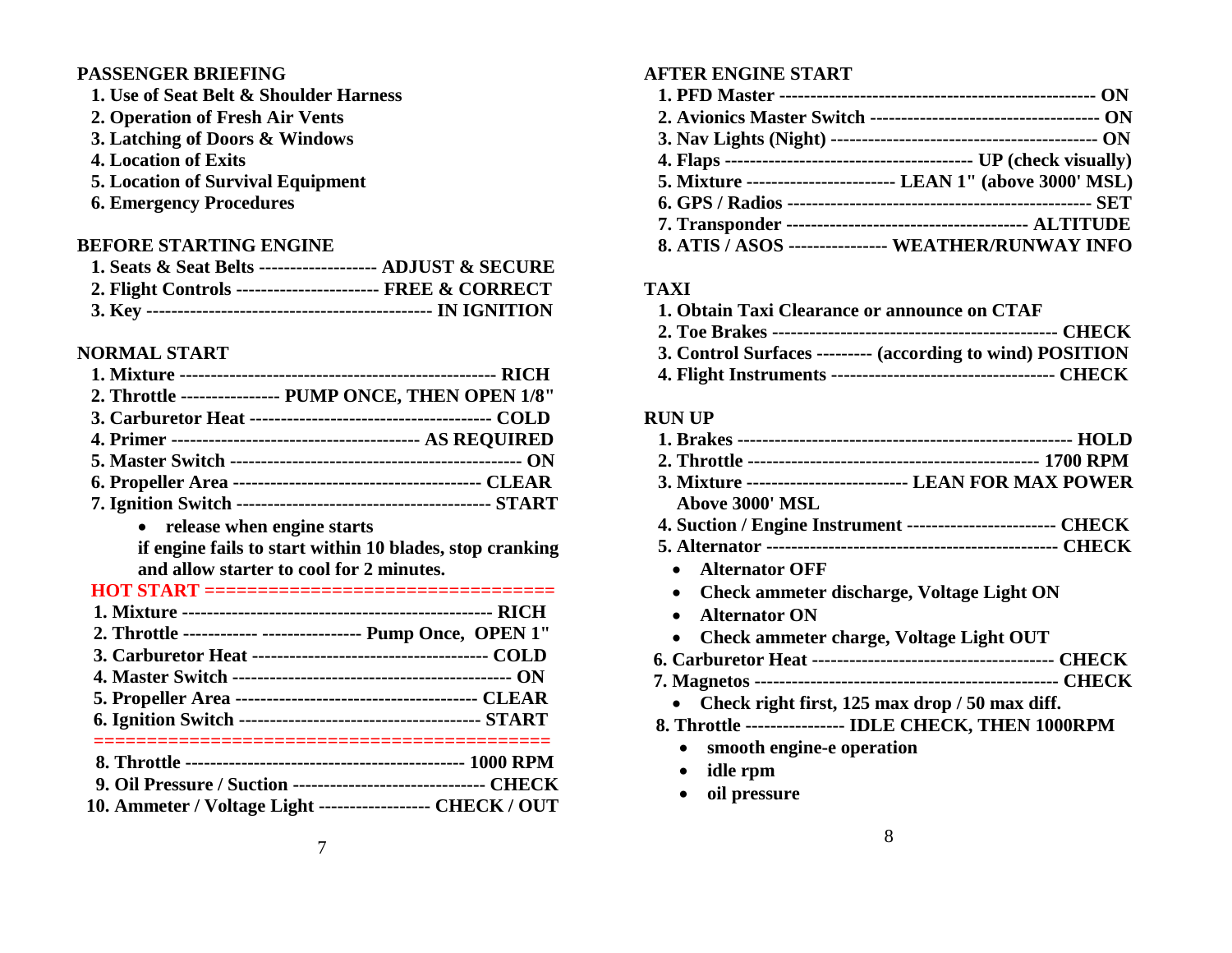| 9. Mixture ------------------------ ENRICHEN 1 FULL TURN        |
|-----------------------------------------------------------------|
| 10. Flight Instruments --------------------------- CHECK & SET  |
| 11. GPS / Nav Instruments ----------------------- SET COURSE    |
| 12. Departure Procedure -------------------------------- REVIEW |
| 13. Emergency Procedures ------------------------------ REVIEW  |
| 14. Doors & Windows ------------------ CLOSED & LOCKED          |

#### **BEFORE TAKEOFF**

| 2. Obtain takeoff clearance or announce on CTAF |  |
|-------------------------------------------------|--|

#### **NORMAL TAKEOFF**

| 4. RPM 2300 / Oil Pressure / Airspeed -------------- CHECK |  |
|------------------------------------------------------------|--|
|                                                            |  |
|                                                            |  |

#### **SHORT FIELD TAKEOFF**

| 5. RPM 2300 / Oil Pressure ------------------------------ CHECK |
|-----------------------------------------------------------------|
|                                                                 |
| 7. Elevator Control--------------------- SLIGHTY TAIL LOW       |
|                                                                 |
| • until obstacles are cleared, then climb at Vy-70              |
| 9. Flaps ---------------------- RETRACT INCREMENTALLY           |

#### **SOFT FIELD TAKEOFF**

- **1. Wing Flaps ------------------------------------------------------ 10**
- **2. Carburetor Heat ----------------------------------------- COLD**
- **3. Brakes ---------------------------------------- DO NOT APPLY**
- **4. Throttle as necessary to keep rolling**
- **5. Elevator Control ---------------------------------FULL BACK**
- **6. Throttle -------------------------------------------- FULL OPEN**
	- **when aligned with the runway**
- **7. Elevator Control --------------------------------------- RELAX**
	- **after nose wheel is clear of the ground**
- **8. RPM 2300 minimum / oil pressure / airspeed**
- **9. When Airborne Level off immediately and accelerate** 
	- **using ground effect, climb at Vx-56 until obstacles are cleared, then climb at Vy-70**
- **10. Flaps --------------------- RETRACT INCREMENTALLY**

#### **ENROUTE**

#### **CLIMB**

| 4. RPM / Oil Pressure / Temp -------------------------- CHECK |  |
|---------------------------------------------------------------|--|
|                                                               |  |
|                                                               |  |

#### **CRUISE**

- **1. Throttle -----------------------------------------2100-2700RPM**
	- **No more than 75% power refer to POH**
- **2. Mixture ------------------------------ LEAN AS REQUIRED**
	- **WARNING: Improper leaning procedures will greatly reduce endurance**
- **3. Trim ---------------------------------------------------- ADJUST**
- **4. Engine Instruments ---------------------------------- CHECK**
- **5. Flight Instruments ----------------------------------- CHECK**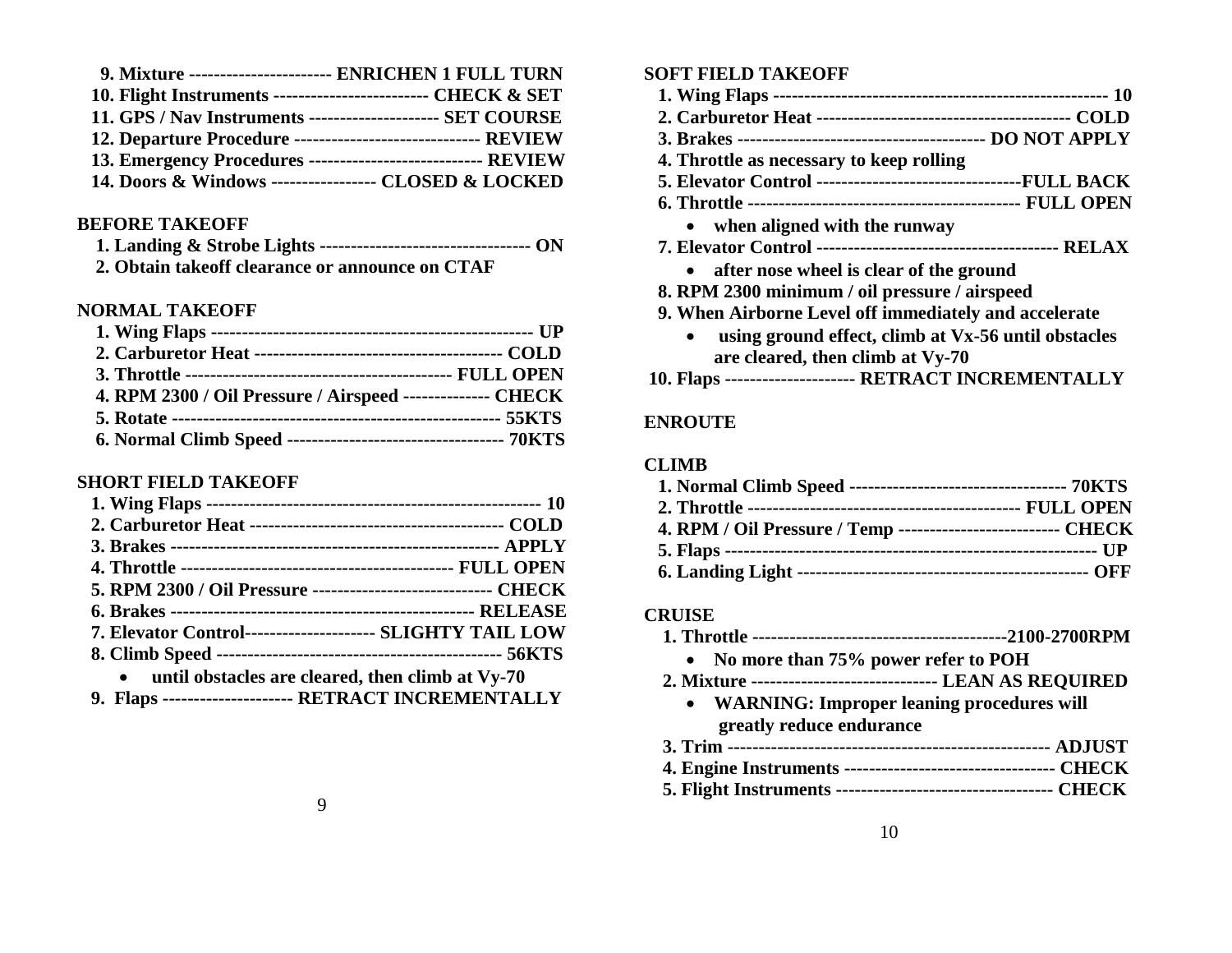## **DESCENT**

| 2. Carburetor Heat ------------------------------- AS REQUIRED |  |
|----------------------------------------------------------------|--|
|                                                                |  |
| 4. Mixture ---------------------------------- RICH AS REQUIRED |  |

## **LANDING**

### **BEFORE LANDING**

| 4. Mixture -------------------------------- RICH AS NECESSARY  |  |
|----------------------------------------------------------------|--|
|                                                                |  |
|                                                                |  |
| 7. Seat Belt & Shoulder Harness ----------------------- FASTEN |  |

## **NORMAL LANDING**

| ------- 60KTS (flaps down)                                |
|-----------------------------------------------------------|
| 2. Touchdown -------------------- ON MAIN WHEELS FIRST    |
| 3. Landing Roll --------- LOWER NOSE WHEEL GENTLY         |
| 4. Braking ----------------------------- MINIMUM REQUIRED |

## **GO-AROUND**

| 4. Establish Climb Attitude ---------------------------------- Vy-70 |
|----------------------------------------------------------------------|
| 5. Flaps ---------------------- RETRACT INCREMENTALLY                |

## **TOUCH AND GO**

## **SHORT FIELD LANDING**

| $--- 60KTS$ (flaps down)                                 |
|----------------------------------------------------------|
|                                                          |
| 3. Touchdown ------------------------- MAIN WHEELS FIRST |
|                                                          |
|                                                          |

## **SOFT FIELD LANDING**

| $---60KTS$ (flaps down)                                   |
|-----------------------------------------------------------|
|                                                           |
| To touchdown on main wheel as softly as possible          |
| 3. Landing Roll --------- LOWER NOSE WHEEL GENTLY         |
| • As late as possible                                     |
| 4. Elevator Control -------- (speed permitting) FULL BACK |
|                                                           |
|                                                           |
| <b>AFTER LANDING</b>                                      |
|                                                           |
|                                                           |
|                                                           |

**3. Flaps ------------------------------------------------------------ UP 4. Obtain Taxi Clearance or Announce of CTAF**